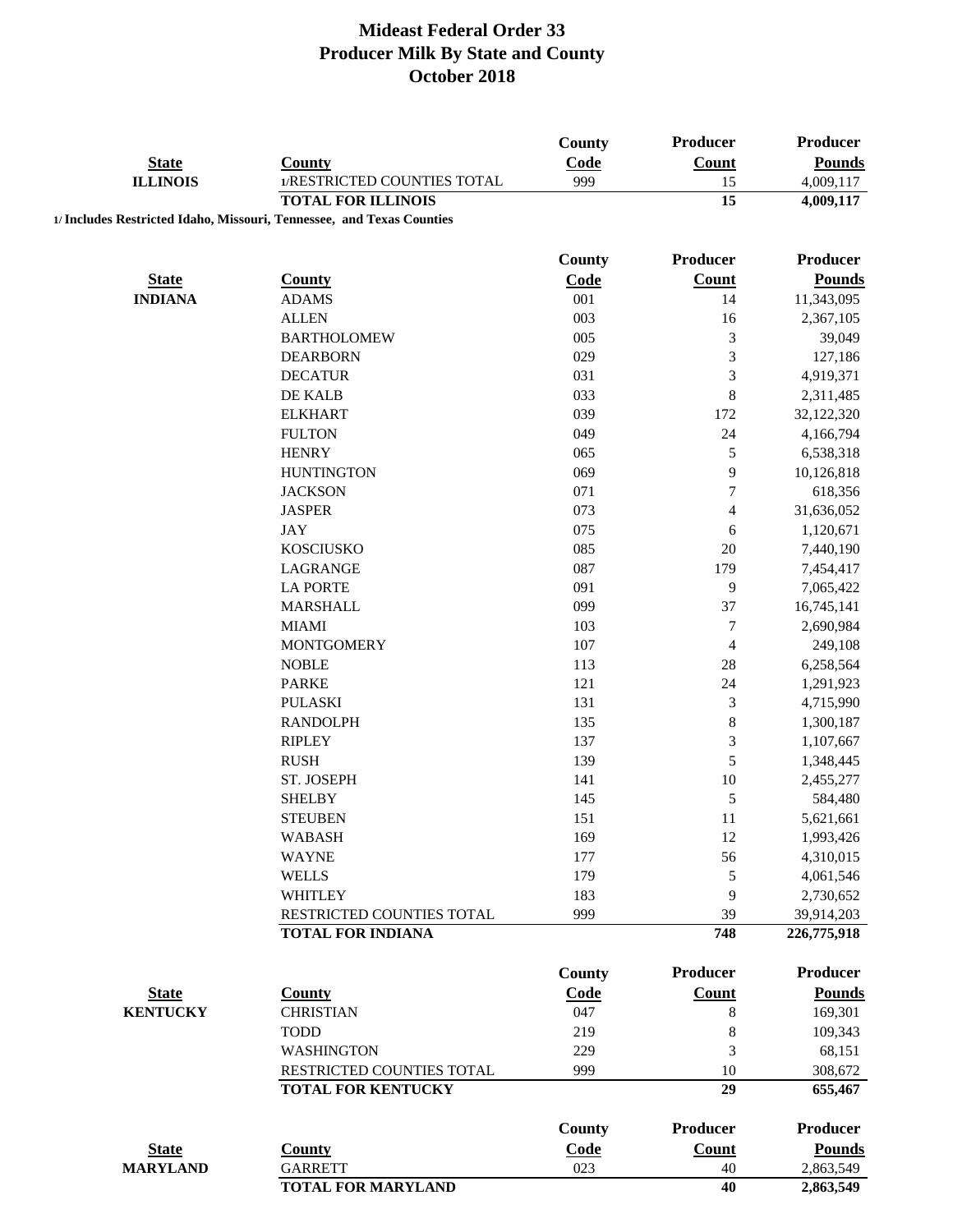|                 |                    | County | Producer                 | Producer      |
|-----------------|--------------------|--------|--------------------------|---------------|
| <b>State</b>    | <b>County</b>      | Code   | Count                    | <b>Pounds</b> |
| <b>MICHIGAN</b> | <b>ALCONA</b>      | 001    | 3                        | 1,080,567     |
|                 | <b>ALGER</b>       | 003    | 4                        | 240,511       |
|                 | <b>ALLEGAN</b>     | 005    | 49                       | 34,688,645    |
|                 | <b>ALPENA</b>      | 007    | 23                       | 3,982,260     |
|                 | <b>ARENAC</b>      | 011    | $20\,$                   | 9,260,192     |
|                 | <b>BARRY</b>       | 015    | $22\,$                   | 31,892,008    |
|                 | <b>BAY</b>         | 017    | 5                        | 1,857,766     |
|                 | <b>BERRIEN</b>     | 021    | 7                        | 4,413,499     |
|                 | <b>BRANCH</b>      | 023    | 15                       | 5,304,370     |
|                 | <b>CALHOUN</b>     | 025    | 19                       | 13,199,345    |
|                 | CASS               | 027    | $\overline{4}$           | 101,815       |
|                 | <b>CHARLEVOIX</b>  | 029    | 4                        | 834,170       |
|                 | <b>CHEBOYGAN</b>   | 031    | 3                        | 416,943       |
|                 | <b>CHIPPEWA</b>    | 033    | 6                        | 438,442       |
|                 | <b>CLARE</b>       | 035    | 18                       | 4,022,888     |
|                 | <b>CLINTON</b>     | 037    | 45                       | 70,063,238    |
|                 | <b>DELTA</b>       | 041    | 3                        | 297,007       |
|                 | <b>EATON</b>       | 045    | 19                       | 1,932,243     |
|                 | <b>EMMET</b>       | 047    | $\mathfrak{Z}$           | 449,758       |
|                 | <b>GENESEE</b>     | 049    | 5                        | 826,826       |
|                 | <b>GLADWIN</b>     | 051    | 6                        | 2,021,263     |
|                 | <b>GRATIOT</b>     | 057    | 32                       | 81,480,080    |
|                 | <b>HILLSDALE</b>   | 059    | $22\,$                   | 9,987,164     |
|                 | <b>HURON</b>       | 063    | 57                       | 85,478,527    |
|                 | <b>INGHAM</b>      | 065    | $20\,$                   | 8,783,272     |
|                 | <b>IONIA</b>       | 067    | 36                       | 32,571,117    |
|                 | <b>IOSCO</b>       | 069    | 12                       | 4,880,728     |
|                 | <b>ISABELLA</b>    | 073    | 34                       | 16,539,021    |
|                 | <b>JACKSON</b>     | 075    | 15                       | 6,288,192     |
|                 | <b>KALAMAZOO</b>   | 077    | $\boldsymbol{7}$         | 15,396,850    |
|                 | <b>KENT</b>        | 081    | $27\,$                   | 18,534,020    |
|                 | <b>LAPEER</b>      | 087    | 24                       | 3,001,296     |
|                 | LENAWEE            | 091    | 24                       | 39,427,578    |
|                 | <b>LIVINGSTON</b>  | 093    | 10                       | 4,456,373     |
|                 | <b>MACOMB</b>      | 099    | $\overline{\mathcal{L}}$ | 180,665       |
|                 | <b>MARQUETTE</b>   | 103    | $\mathfrak{Z}$           | 160,078       |
|                 | <b>MASON</b>       | 105    | 13                       | 4,159,756     |
|                 | <b>MECOSTA</b>     | 107    | 17                       | 6,713,359     |
|                 | <b>MENOMINEE</b>   | 109    | 12                       | 1,529,086     |
|                 | <b>MISSAUKEE</b>   | 113    | 38                       | 48,950,931    |
|                 | <b>MONTCALM</b>    | 117    | $46\,$                   | 19,850,303    |
|                 | <b>MONTMORENCY</b> | 119    | $\overline{4}$           | 521,880       |
|                 | <b>MUSKEGON</b>    | 121    | 14                       | 17,047,709    |
|                 | <b>NEWAYGO</b>     | 123    | 40                       | 19,059,625    |
|                 | <b>OCEANA</b>      | 127    | 6                        | 800,088       |
|                 | <b>OGEMAW</b>      | 129    | 33                       | 13,140,712    |
|                 | <b>OSCEOLA</b>     | 133    | 31                       | 19,744,771    |
|                 | <b>OSCODA</b>      | 135    | 10                       | 452,058       |
|                 | <b>OTTAWA</b>      | 139    | 51                       | 64,049,520    |
|                 | PRESQUE ISLE       | 141    | 5                        | 393,453       |
|                 | <b>SAGINAW</b>     | 145    | 15                       |               |
|                 |                    |        |                          | 5,523,750     |
|                 | <b>ST. CLAIR</b>   | 147    | 11                       | 1,902,655     |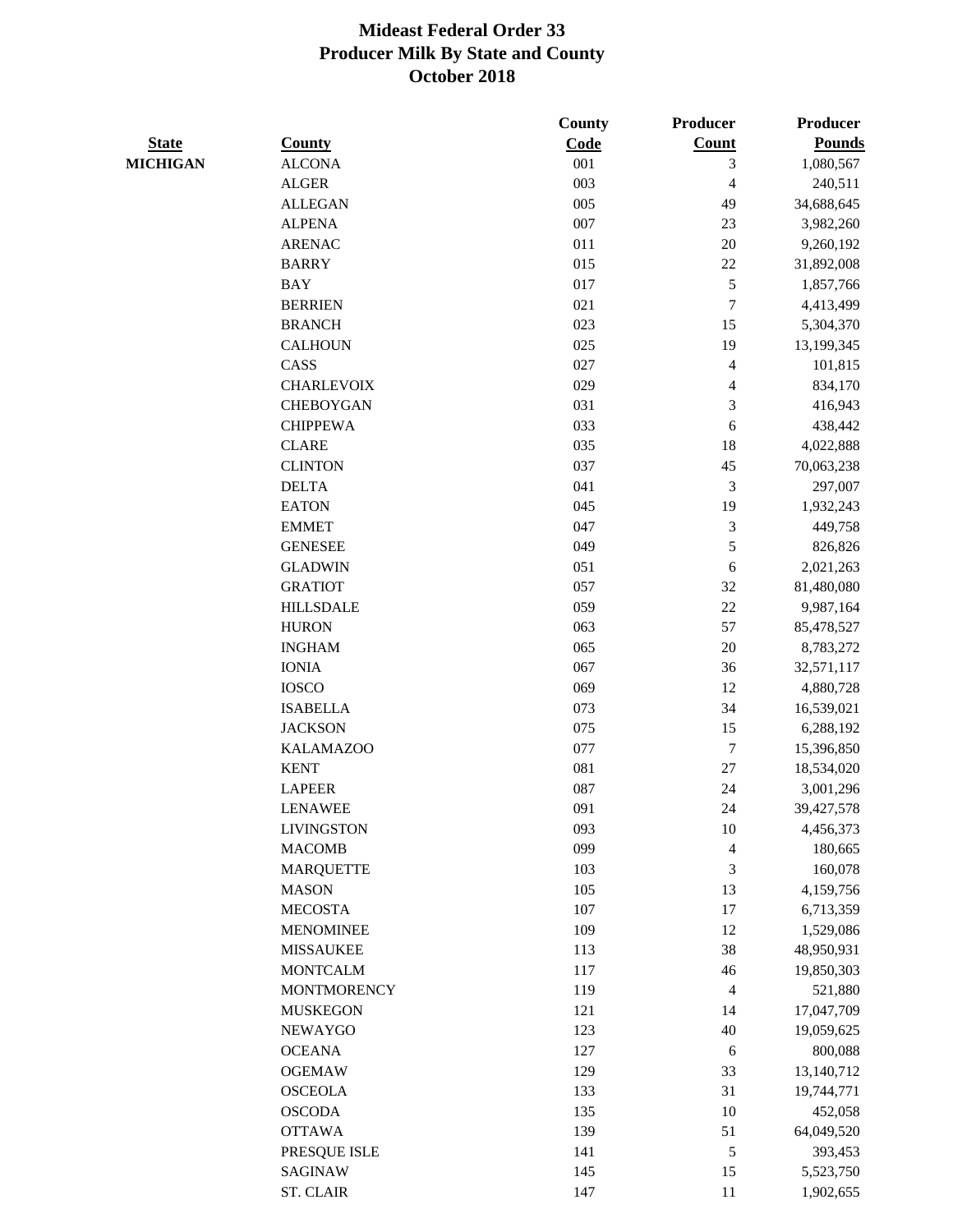|                 |                               | <b>County</b> | Producer                 | Producer        |
|-----------------|-------------------------------|---------------|--------------------------|-----------------|
| <b>State</b>    | <b>County</b>                 | Code          | <b>Count</b>             | <b>Pounds</b>   |
| <b>MICHIGAN</b> | ST. JOSEPH                    | 149           | 22                       | 9,494,125       |
|                 | <b>SANILAC</b>                | 151           | 77                       | 61,594,507      |
|                 | <b>SHIAWASSEE</b>             | 155           | 15                       | 4,743,809       |
|                 | <b>TUSCOLA</b>                | 157           | 34                       | 29,880,305      |
|                 | VAN BUREN                     | 159           | 10                       | 10,954,678      |
|                 | WASHTENAW                     | 161           | 14                       | 3,038,740       |
|                 | <b>WEXFORD</b>                | 165           | 11                       | 531,028         |
|                 | RESTRICTED COUNTIES TOTAL     | 999           | 18                       | 4,991,383       |
|                 | <b>TOTAL FOR MICHIGAN</b>     |               | 1,157                    | 863,556,948     |
|                 |                               | <b>County</b> | Producer                 | <b>Producer</b> |
| <b>State</b>    | <b>County</b>                 | Code          | <b>Count</b>             | <b>Pounds</b>   |
| <b>NEW YORK</b> | <b>CATTARAUGUS</b>            | 009           | 45                       | 17,992,038      |
|                 | <b>CHAUTAUQUA</b>             | 013           | 98                       | 24,074,360      |
|                 | <b>CHEMUNG</b>                | 015           | 3                        | 907,592         |
|                 | <b>ERIE</b>                   | 029           | 9                        | 2,849,975       |
|                 | <b>GENESEE</b>                | 037           | 3                        | 5,156,094       |
|                 | <b>LIVINGSTON</b>             | 051           | 3                        | 2,584,243       |
|                 | <b>STEUBEN</b>                | 101           | $\tau$                   | 791,081         |
|                 | <b>WYOMING</b>                | 121           | 10                       | 14,638,285      |
|                 | RESTRICTED COUNTIES TOTAL     | 999           | 7                        | 5,062,030       |
|                 | <b>TOTAL FOR NEW YORK</b>     |               | 185                      | 74,055,698      |
|                 |                               |               | Producer                 | <b>Producer</b> |
|                 |                               | <b>County</b> |                          |                 |
| <b>State</b>    | <b>County</b><br><b>ADAMS</b> | Code          | <b>Count</b><br>11       | <b>Pounds</b>   |
| <b>OHIO</b>     |                               | 001           |                          | 679,247         |
|                 | <b>ALLEN</b>                  | 003           | $\overline{4}$           | 617,373         |
|                 | <b>ASHLAND</b>                | 005           | 43                       | 14,925,433      |
|                 | <b>ASHTABULA</b>              | 007           | 23                       | 6,155,092       |
|                 | <b>AUGLAIZE</b>               | 011           | 33                       | 5,922,467       |
|                 | <b>BELMONT</b>                | 013           | 9                        | 819,270         |
|                 | <b>BROWN</b>                  | 015           | 5                        | 223,164         |
|                 | <b>CARROLL</b>                | 019           | 24                       | 1,858,996       |
|                 | <b>CHAMPAIGN</b>              | 021           | 8                        | 1,041,791       |
|                 | <b>COLUMBIANA</b>             | 029           | 67                       | 13,732,941      |
|                 | <b>COSHOCTON</b>              | 031           | 24                       | 2,318,710       |
|                 | <b>CRAWFORD</b>               | 033           | $\,$ 8 $\,$              | 3,085,887       |
|                 | <b>DARKE</b>                  | 037           | 28                       | 6,662,754       |
|                 | <b>DEFIANCE</b>               | 039           | 7                        | 6,241,493       |
|                 | <b>DELAWARE</b>               | 041           | $\overline{4}$           | 274,893         |
|                 | <b>FAIRFIELD</b>              | 045           | 9                        | 525,840         |
|                 | <b>FULTON</b>                 | 051           | 6                        | 5,093,572       |
|                 | <b>GEAUGA</b>                 | 055           | 47                       | 4,565,632       |
|                 | <b>GREENE</b>                 | 057           | $\mathfrak{Z}$           | 1,372,640       |
|                 | <b>GUERNSEY</b>               | 059           | 3                        | 149,578         |
|                 | <b>HANCOCK</b>                | 063           | 3                        | 1,698,898       |
|                 | <b>HARDIN</b>                 | 065           | 9                        | 12,304,099      |
|                 | <b>HARRISON</b>               | 067           | 5                        | 441,632         |
|                 | <b>HENRY</b>                  | 069           | $\overline{4}$           | 4,029,870       |
|                 | <b>HIGHLAND</b>               | 071           | 20                       | 904,806         |
|                 | <b>HOLMES</b>                 | 075           | 146                      | 13,296,858      |
|                 | <b>HURON</b>                  | 077           | 40                       | 6,175,900       |
|                 | <b>JACKSON</b>                | 079           | $\overline{\mathcal{A}}$ | 55,519          |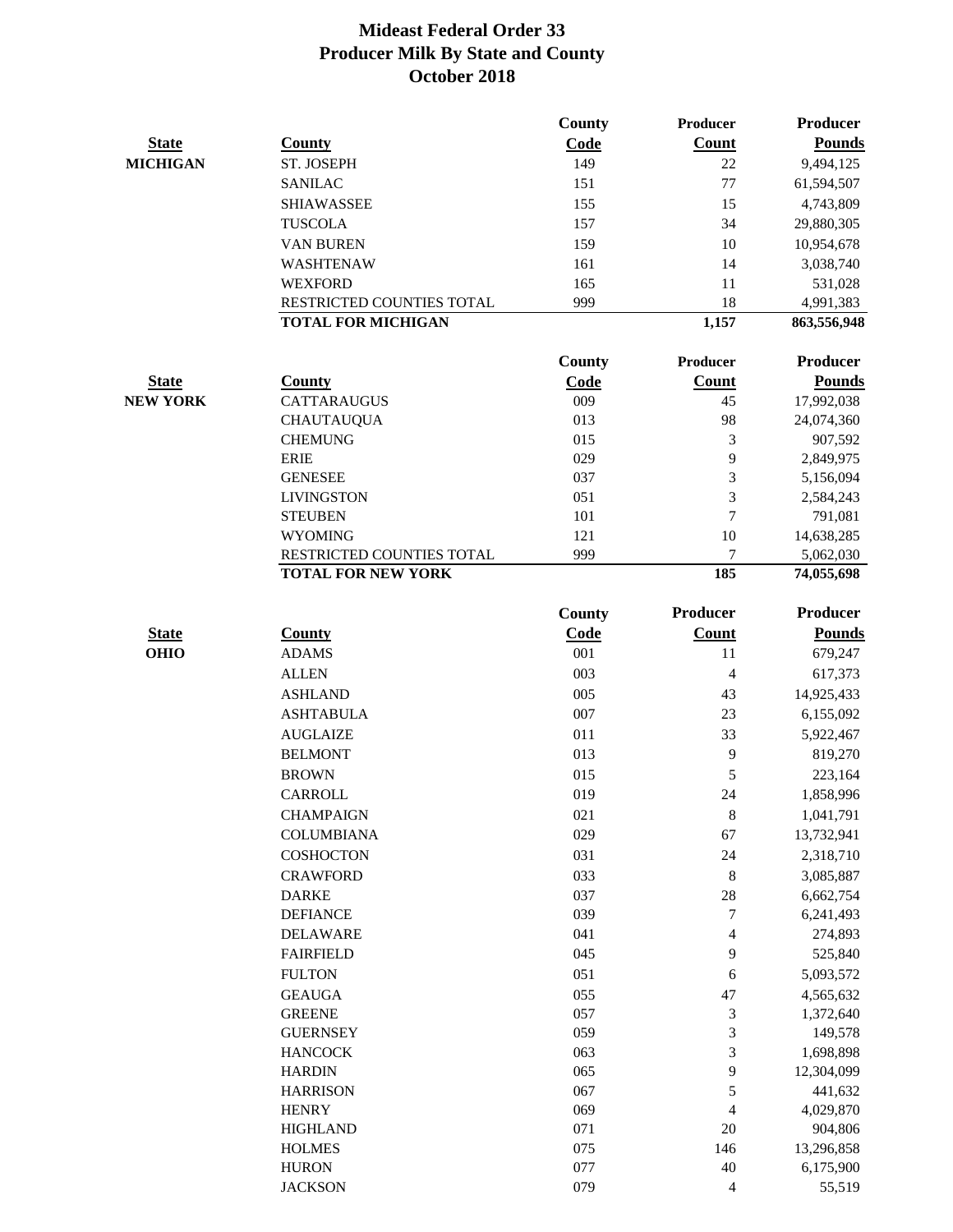|              |                           | County        | <b>Producer</b>  | <b>Producer</b> |
|--------------|---------------------------|---------------|------------------|-----------------|
| <b>State</b> | <b>County</b>             | Code          | Count            | <b>Pounds</b>   |
| <b>OHIO</b>  | <b>JEFFERSON</b>          | 081           | 7                | 658,342         |
|              | <b>KNOX</b>               | 083           | 28               | 8,361,888       |
|              | <b>LICKING</b>            | 089           | 10               | 8,339,522       |
|              | <b>LOGAN</b>              | 091           | 26               | 4,354,601       |
|              | <b>LORAIN</b>             | 093           | 13               | 1,979,408       |
|              | <b>MADISON</b>            | 097           | $\epsilon$       | 15,418,533      |
|              | <b>MAHONING</b>           | 099           | $23\,$           | 7,995,080       |
|              | <b>MEDINA</b>             | 103           | 17               | 3,281,884       |
|              | <b>MEIGS</b>              | 105           | 5                | 325,431         |
|              | <b>MERCER</b>             | 107           | 83               | 28,794,014      |
|              | <b>MIAMI</b>              | 109           | $\,8$            | 660,586         |
|              | <b>MONROE</b>             | 111           | 7                | 556,123         |
|              | <b>MORGAN</b>             | 115           | $\boldsymbol{7}$ | 1,459,455       |
|              | <b>MORROW</b>             | 117           | 8                | 2,620,295       |
|              | <b>MUSKINGUM</b>          | 119           | $11\,$           | 1,085,960       |
|              | <b>PAULDING</b>           | 125           | 6                |                 |
|              |                           |               |                  | 18,893,988      |
|              | <b>PICKAWAY</b>           | 129           | 4                | 2,572,937       |
|              | <b>PIKE</b>               | 131           | 3                | 48,951          |
|              | <b>PORTAGE</b>            | 133           | 9                | 2,881,129       |
|              | <b>PREBLE</b>             | 135           | 9                | 993,704         |
|              | <b>PUTNAM</b>             | 137           | 9                | 3,071,209       |
|              | <b>RICHLAND</b>           | 139           | 103              | 11,172,960      |
|              | <b>ROSS</b>               | 141           | $\mathfrak{Z}$   | 119,389         |
|              | <b>SANDUSKY</b>           | 143           | $\,$ 8 $\,$      | 858,506         |
|              | <b>SHELBY</b>             | 149           | 35               | 10,510,616      |
|              | <b>STARK</b>              | 151           | 60               | 14,190,885      |
|              | <b>TRUMBULL</b>           | 155           | 21               | 3,882,848       |
|              | TUSCAWARAS                | 157           | 126              | 9,634,964       |
|              | <b>UNION</b>              | 159           | 8                | 987,327         |
|              | VAN WERT                  | 161           | 6                | 7,676,751       |
|              | <b>WASHINGTON</b>         | 167           | 17               | 2,348,697       |
|              | <b>WAYNE</b>              | 169           | 202              | 55,567,484      |
|              | <b>WOOD</b>               | 173           | 4                | 6,237,074       |
|              | <b>WYANDOT</b>            | 175           | 5                | 655,516         |
|              | RESTRICTED COUNTIES TOTAL | 999           | 32               | 29,805,820      |
|              | <b>TOTAL FOR OHIO</b>     |               | 1,526            | 383,176,232     |
|              |                           | <b>County</b> | <b>Producer</b>  | <b>Producer</b> |
| <b>State</b> | <b>County</b>             | Code          | <b>Count</b>     | <b>Pounds</b>   |
| PENNSYLVANIA | <b>ARMSTRONG</b>          | 005           | 22               | 2,747,791       |
|              | <b>BEAVER</b>             | 007           | 19               | 1,030,415       |
|              | <b>BLAIR</b>              | 013           | 10               | 1,746,063       |
|              | <b>BRADFORD</b>           | 015           | 6                | 972,735         |
|              | <b>BUTLER</b>             | 019           | 25               | 3,420,519       |
|              | <b>CAMBRIA</b>            | 021           | 11               | 2,055,643       |
|              | <b>CENTRE</b>             | 027           | 8                | 509,681         |
|              | <b>CLARION</b>            | 031           | 19               | 2,357,255       |
|              | <b>CLEARFIELD</b>         | 033           | 9                | 863,624         |
|              | <b>CLINTON</b>            | 035           | 11               | 89,499          |
|              | <b>COLUMBIA</b>           | 037           | 12               | 371,164         |
|              | <b>CRAWFORD</b>           | 039           | 105              | 17,785,451      |

ELK 047 8 493,393 ERIE 049 51 4,732,368